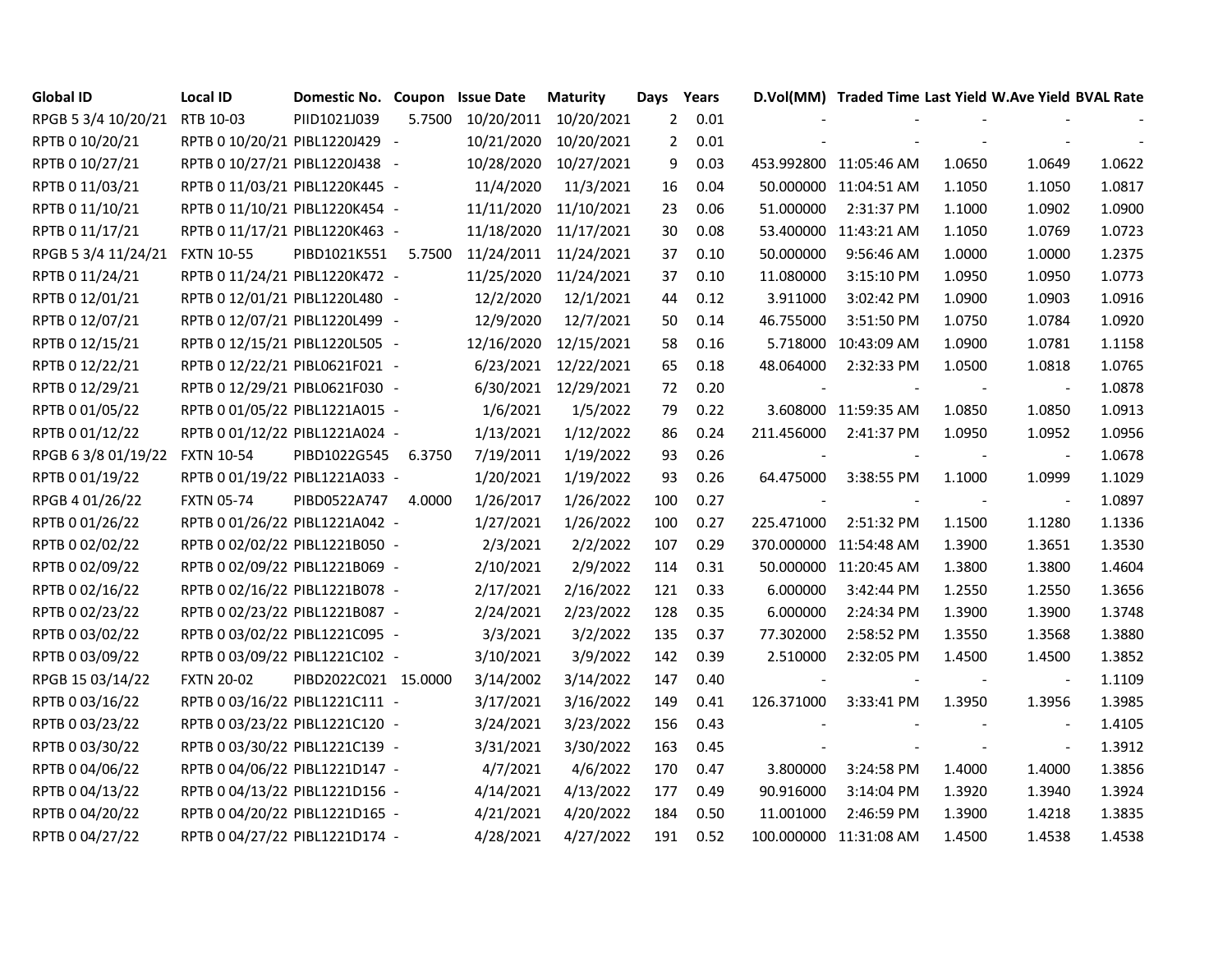| <b>Global ID</b>                | <b>Local ID</b>                | Domestic No. Coupon Issue Date |         |            | <b>Maturity</b> | Days | Years |            | D.Vol(MM) Traded Time Last Yield W.Ave Yield BVAL Rate |        |                          |        |
|---------------------------------|--------------------------------|--------------------------------|---------|------------|-----------------|------|-------|------------|--------------------------------------------------------|--------|--------------------------|--------|
| RPTB 0 05/04/22                 | RPTB 0 05/04/22 PIBL1221E182 - |                                |         | 5/5/2021   | 5/4/2022        | 198  | 0.54  | 1.300000   | 3:22:15 PM                                             | 1.4350 | 1.4350                   | 1.4862 |
| RPTB 0 05/11/22                 | RPTB 0 05/11/22 PIBL1221E191 - |                                |         | 5/12/2021  | 5/11/2022       | 205  | 0.56  |            | 25.000000 11:06:08 AM                                  | 1.5000 | 1.5000                   | 1.4757 |
| RPTB 0 05/18/22                 | RPTB 0 05/18/22 PIBL1221E208 - |                                |         | 5/19/2021  | 5/18/2022       | 212  | 0.58  | 43.931000  | 3:44:42 PM                                             | 1.5000 | 1.5000                   | 1.5061 |
| RPTB 0 05/25/22                 | RPTB 0 05/25/22 PIBL1221E217 - |                                |         | 5/26/2021  | 5/25/2022       | 219  | 0.60  |            | 144.000000 10:30:13 AM                                 | 1.5000 | 1.5000                   | 1.5050 |
| RPTB 0 06/01/22                 | RPTB 0 06/01/22 PIBL1221F225 - |                                |         | 6/2/2021   | 6/1/2022        | 226  | 0.62  |            |                                                        |        | $\blacksquare$           | 1.4839 |
| RPTB 0 06/08/22                 | RPTB 0 06/08/22 PIBL1221F234 - |                                |         | 6/9/2021   | 6/8/2022        | 233  | 0.64  |            |                                                        |        |                          | 1.4832 |
| RPTB 0 06/15/22                 | RPTB 0 06/15/22 PIBL1221F243 - |                                |         | 6/16/2021  | 6/15/2022       | 240  | 0.66  |            |                                                        |        |                          | 1.5046 |
| RPTB 0 06/22/22                 | RPTB 0 06/22/22 PIBL1221F252 - |                                |         | 6/23/2021  | 6/22/2022       | 247  | 0.68  |            |                                                        |        | $\overline{\phantom{a}}$ | 1.5100 |
| RPTB 0 06/29/22                 | RPTB 0 06/29/22 PIBL1221F261 - |                                |         | 6/30/2021  | 6/29/2022       | 254  | 0.70  |            |                                                        |        |                          | 1.5289 |
| RPGB 4 3/4 07/04/22             | <b>FXTN 03-24</b>              | PIBD0322G247                   | 4.7500  | 7/4/2019   | 7/4/2022        | 259  | 0.71  |            | 290.000000 11:05:58 AM                                 | 1.5000 | 1.5000                   | 1.4957 |
| RPTB 0 07/06/22                 | RPTB 0 07/06/22 PIBL1221G279 - |                                |         | 7/7/2021   | 7/6/2022        | 261  | 0.72  |            |                                                        |        |                          | 1.5107 |
| RPTB 0 07/13/22                 | RPTB 0 07/13/22 PIBL1221G288 - |                                |         | 7/14/2021  | 7/13/2022       | 268  | 0.73  |            |                                                        |        |                          | 1.5442 |
| RPTB 0 07/20/22                 | RPTB 0 07/20/22 PIBL1221G297 - |                                |         | 7/21/2021  | 7/20/2022       | 275  | 0.75  |            |                                                        |        | $\blacksquare$           | 1.5531 |
| RPTB 0 07/27/22                 | RPTB 0 07/27/22 PIBL1221G304 - |                                |         | 7/28/2021  | 7/27/2022       | 282  | 0.77  |            | 8.000000 11:37:30 AM                                   | 1.6250 | 1.5875                   | 1.5650 |
| RPGB 4 7/8 08/02/22             | <b>FXTN 10-56</b>              | PIBD1022H562                   | 4.8750  | 8/2/2012   | 8/2/2022        | 288  | 0.79  |            |                                                        | $\sim$ | $\blacksquare$           | 1.6410 |
| RPTB 0 08/03/22                 | RPTB 0 08/03/22 PIBL1221H312 - |                                |         | 8/4/2021   | 8/3/2022        | 289  | 0.79  |            | 17.300000 10:42:46 AM                                  | 1.5750 | 1.5750                   | 1.5835 |
| RPTB 0 08/10/22                 | RPTB 0 08/10/22 PIBL1221H321 - |                                |         | 8/11/2021  | 8/10/2022       | 296  | 0.81  |            | 22.670000 11:03:11 AM                                  | 1.5900 | 1.5900                   | 1.5728 |
| RPTB 0 08/17/22                 | RPTB 0 08/17/22 PIBL1221H330 - |                                |         | 8/18/2021  | 8/17/2022       | 303  | 0.83  | 1.100000   | 2:20:02 PM                                             | 1.5750 | 1.5750                   | 1.5977 |
| RPTB 0 08/24/22                 | RPTB 0 08/24/22 PIBL1221H349 - |                                |         | 8/25/2021  | 8/24/2022       | 310  | 0.85  |            |                                                        |        | $\blacksquare$           | 1.5756 |
| RPTB 0 08/31/22                 | RPTB 0 08/31/22 PIBL12211357 - |                                |         | 9/1/2021   | 8/31/2022       | 317  | 0.87  |            |                                                        |        | $\blacksquare$           | 1.5774 |
| RPTB 0 09/07/22                 | RPTB 0 09/07/22 PIBL1221I366 - |                                |         | 9/8/2021   | 9/7/2022        | 324  | 0.89  |            |                                                        |        |                          | 1.6099 |
| RPGB 4 3/4 09/13/22             | <b>FXTN 10-57</b>              | PIBD1022I570                   | 4.7500  | 9/13/2012  | 9/13/2022       | 330  | 0.90  |            |                                                        |        | $\overline{\phantom{a}}$ | 1.7540 |
| RPTB 0 09/14/22                 | RPTB 0 09/14/22 PIBL1221I375 - |                                |         | 9/15/2021  | 9/14/2022       | 331  | 0.91  |            |                                                        |        |                          | 1.5848 |
| RPTB 0 09/21/22                 | RPTB 0 09/21/22 PIBL1221I384 - |                                |         | 9/22/2021  | 9/21/2022       | 338  | 0.93  |            |                                                        |        | $\overline{\phantom{a}}$ | 1.6052 |
| RPTB 0 09/28/22                 | RPTB 0 09/28/22 PIBL12211393 - |                                |         | 9/29/2021  | 9/28/2022       | 345  | 0.95  |            | 2.280000 10:59:05 AM                                   | 1.5870 | 1.5870                   | 1.5950 |
| RPTB 0 10/05/22                 | RPTB 0 10/05/22 PIBL1221J409 - |                                |         | 10/6/2021  | 10/5/2022       | 352  | 0.96  | 1.000000   | 10:26:34 AM                                            | 1.5900 | 1.5900                   | 1.5805 |
| RPTB 0 10/12/22                 | RPTB 0 10/12/22 PIBL1221J418 - |                                |         | 10/13/2021 | 10/12/2022      | 359  | 0.98  | 60.434000  | 3:46:32 PM                                             | 1.5925 | 1.5671                   | 1.5871 |
| RPGB 12 3/4 10/17/22 FXTN 20-03 |                                | PIBD2022J033                   | 12.7500 | 10/17/2002 | 10/17/2022      | 364  | 1.00  |            |                                                        |        | $\overline{\phantom{a}}$ | 1.7724 |
| RPGB 4 5/8 12/04/22 RTB 05-11   |                                | PIID0522L114                   | 4.6250  | 12/4/2017  | 12/4/2022       | 412  | 1.13  |            | 2.450000 10:24:56 AM                                   | 2.0500 | 2.0455                   | 1.8874 |
| RPGB 4 12/06/22                 | <b>FXTN 10-58</b>              | PIBD1022L585                   | 4.0000  | 12/6/2012  | 12/6/2022       | 414  | 1.13  |            |                                                        |        | $\blacksquare$           | 1.8875 |
| RPGB 4 3/8 02/11/23             | RTB 03-10                      | PIID0323B101                   | 4.3750  | 2/11/2020  | 2/11/2023       | 481  | 1.32  | 122.600000 | 3:06:46 PM                                             | 1.8000 | 2.0039                   | 1.9614 |
| RPGB 13 02/20/23                | <b>FXTN 20-04</b>              | PIBD2023B048                   | 13.0000 | 2/20/2003  | 2/20/2023       | 490  | 1.34  |            |                                                        |        |                          | 1.9694 |
| RPGB 5 1/2 03/08/23             | <b>FXTN 05-75</b>              | PIBD0523C752                   | 5.5000  | 3/8/2018   | 3/8/2023        | 506  | 1.39  |            |                                                        |        |                          | 1.9118 |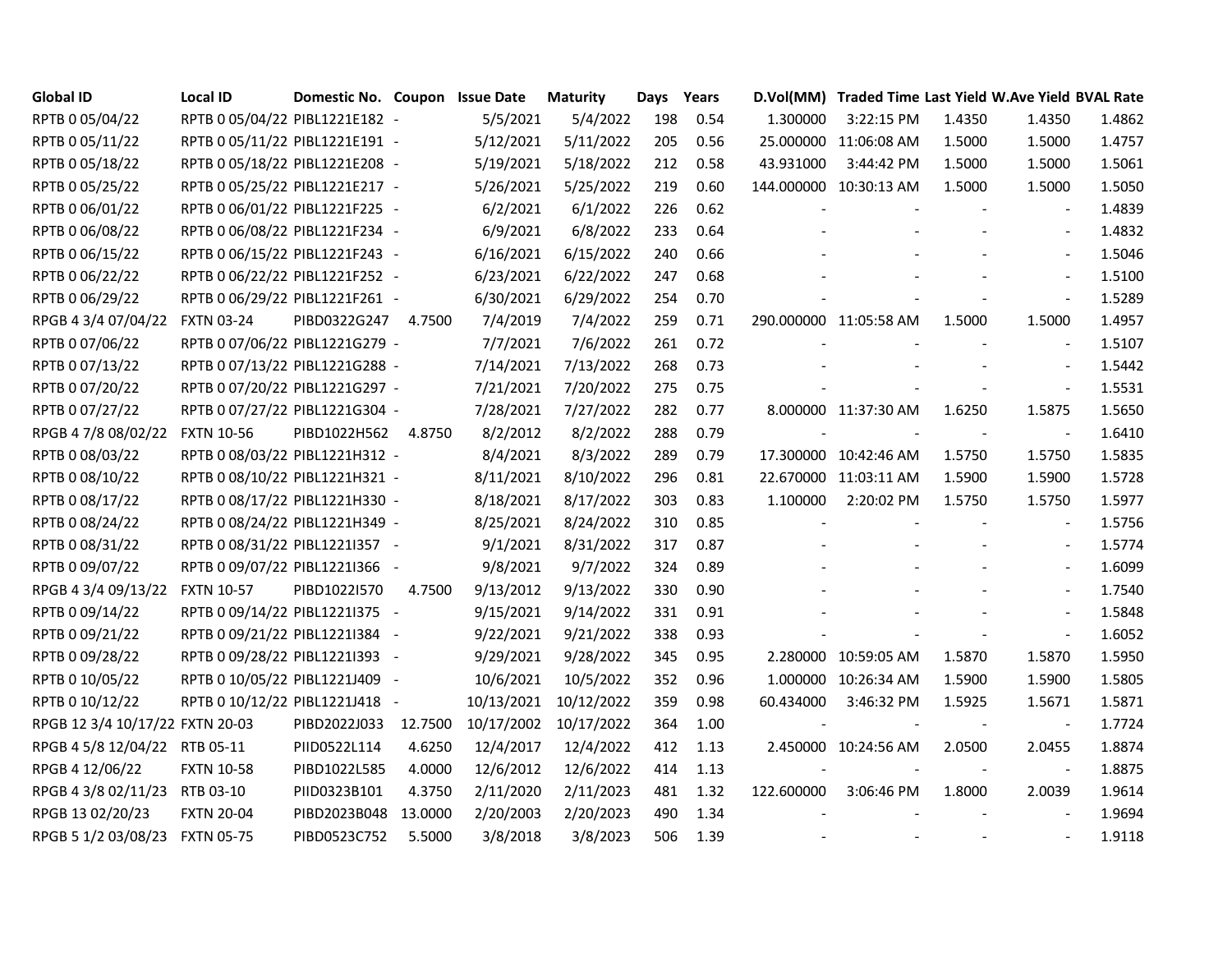| <b>Global ID</b>                | Local ID          | Domestic No. Coupon Issue Date |         |            | <b>Maturity</b>  | Days | Years |                          | D.Vol(MM) Traded Time Last Yield W.Ave Yield BVAL Rate |                          |                          |        |
|---------------------------------|-------------------|--------------------------------|---------|------------|------------------|------|-------|--------------------------|--------------------------------------------------------|--------------------------|--------------------------|--------|
| RPGB 3 1/2 04/21/23 FXTN 07-58  |                   | PIBD0723D588                   | 3.5000  | 4/21/2016  | 4/21/2023        | 550  | 1.51  | 10.000000                | 2:47:39 PM                                             | 2.2000                   | 2.1768                   | 1.9197 |
| RPGB 11 7/8 05/29/23 FXTN 20-05 |                   | PIBD2023E054 11.8750           |         | 5/29/2003  | 5/29/2023        | 588  | 1.61  |                          |                                                        |                          | $\overline{\phantom{a}}$ | 2.1224 |
| RPGB 3 1/4 08/15/23 RTB 10-04   |                   | PIID1023H046                   | 3.2500  | 8/15/2013  | 8/15/2023        | 666  | 1.82  | 51.120000                | 2:47:24 PM                                             | 2.4000                   | 2.4000                   | 2.3597 |
| RPGB 2 3/8 09/10/23 FXTN 03-25  |                   | PIBD0323I252                   | 2.3750  | 9/10/2020  | 9/10/2023        | 692  | 1.90  |                          |                                                        |                          |                          | 2.2906 |
| RPGB 11 3/8 10/23/23 FXTN 20-06 |                   | PIBD2023J068                   | 11.3750 | 10/23/2003 | 10/23/2023       | 735  | 2.01  |                          | $\sim$                                                 | $\sim$                   | $\blacksquare$           | 2.3515 |
| RPGB 2 3/8 03/09/24 RTB 03-11   |                   | PIID0324C115                   | 2.3750  | 3/9/2021   | 3/9/2024         | 873  | 2.39  | 75.100000                | 3:47:28 PM                                             | 2.4500                   | 2.4121                   | 2.4414 |
| RPGB 6 1/4 03/12/24 RTB 05-12   |                   | PIID0524C129                   | 6.2500  | 3/12/2019  | 3/12/2024        | 876  | 2.40  | $\overline{\phantom{a}}$ |                                                        |                          |                          | 2.5633 |
| RPGB 4 1/2 04/20/24 FXTN 07-59  |                   | PIBD0724D595                   | 4.5000  | 4/20/2017  | 4/20/2024        | 915  | 2.51  |                          |                                                        |                          | $\overline{\phantom{a}}$ | 2.6123 |
| RPGB 12 3/8 06/03/24 FXTN 20-07 |                   | PIBD2024F075                   | 12.3750 | 6/3/2004   | 6/3/2024         | 959  | 2.63  |                          |                                                        |                          | $\blacksquare$           | 2.6761 |
| RPGB 12 7/8 08/05/24 FXTN 20-08 |                   | PIBD2024H086 12.8750           |         | 8/5/2004   | 8/5/2024 1,022   |      | 2.80  |                          |                                                        |                          |                          | 2.7674 |
| RPGB 4 1/8 08/20/24 FXTN 10-59  |                   | PIBD1024H595                   | 4.1250  | 8/20/2014  | 8/20/2024 1,037  |      | 2.84  | 23.950000                | 9:27:25 AM                                             | 3.0000                   | 3.0000                   | 2.6977 |
| RPGB 4 1/4 10/17/24 FXTN 05-76  |                   | PIBD0524J762                   | 4.2500  | 10/17/2019 | 10/17/2024 1,095 |      | 3.00  |                          |                                                        |                          | $\overline{\phantom{a}}$ | 2.7933 |
| RPGB 13 3/4 11/11/24 FXTN 20-09 |                   | PIBD2024K091 13.7500           |         | 11/11/2004 | 11/11/2024 1,120 |      | 3.07  |                          |                                                        |                          | $\blacksquare$           | 2.9072 |
| RPGB 5 3/4 04/12/25 FXTN 07-61  |                   | PIBD0725D618                   | 5.7500  | 4/12/2018  | 4/12/2025 1,272  |      | 3.48  | 16.200000                | 2:41:57 PM                                             | 3.3000                   | 3.2531                   | 3.2426 |
| RPGB 12 1/8 04/14/25 FXTN 20-10 |                   | PIBD2025D103 12.1250           |         | 4/14/2005  | 4/14/2025 1,274  |      | 3.49  | $\overline{\phantom{a}}$ | $\sim$                                                 | $\overline{\phantom{a}}$ | $\sim$                   | 3.1164 |
| RPGB 2 5/8 08/12/25 RTB 05-13   |                   | PIID0525H130                   | 2.6250  | 8/12/2020  | 8/12/2025 1,394  |      | 3.82  | 101.500000               | 3:28:51 PM                                             | 3.2700                   | 3.1557                   | 3.0813 |
| RPGB 3 5/8 09/09/25 FXTN 10-60  |                   | PIBD10251608                   | 3.6250  | 9/9/2015   | 9/9/2025 1,422   |      | 3.89  | 81.000000                | 2:05:03 PM                                             | 3.5700                   | 3.5700                   | 3.4047 |
| RPGB 12 1/8 10/20/25 FXTN 20-11 |                   | PIBD2025J116                   | 12.1250 | 10/20/2005 | 10/20/2025 1,463 |      | 4.01  | $\sim$                   |                                                        |                          | $\blacksquare$           | 3.3729 |
| RPGB 18 1/4 11/29/25 FXTN 25-01 |                   | PIBD2525K015                   | 18.2500 | 11/29/2000 | 11/29/2025 1,503 |      | 4.12  |                          |                                                        |                          | $\blacksquare$           | 3.4212 |
| RPGB 10 1/4 01/19/26 FXTN 20-12 |                   | PIBD2026A122 10.2500           |         | 1/19/2006  | 1/19/2026 1,554  |      | 4.26  |                          |                                                        |                          | $\blacksquare$           | 3.4826 |
| RPGB 6 1/4 02/14/26 FXTN 07-62  |                   | PIBD0726B627                   | 6.2500  | 2/14/2019  | 2/14/2026 1,580  |      | 4.33  | 0.900000                 | 2:36:02 PM                                             | 3.6000                   | 3.6000                   | 3.6013 |
| RPGB 3 3/8 04/08/26 FXTN 05-77  |                   | PIBD0526D772                   | 3.3750  | 4/8/2021   | 4/8/2026 1,633   |      | 4.47  | 672.716000               | 3:59:14 PM                                             | 3.7850                   | 3.8041                   | 3.8017 |
| RPGB 3 1/2 09/20/26 RTB 10-05   |                   | PIID1026I057                   | 3.5000  | 9/20/2016  | 9/20/2026 1,798  |      | 4.92  | 4.000000                 | 9:53:05 AM                                             | 4.0000                   | 4.0000                   | 3.7287 |
| RPGB 6 1/4 10/20/26 RTB 15-01   |                   | PIID1526J019                   | 6.2500  | 10/20/2011 | 10/20/2026 1,828 |      | 5.01  | $\sim$                   |                                                        |                          | $\blacksquare$           | 3.8126 |
| RPGB 8 12/07/26                 | <b>FXTN 20-13</b> | PIBD2026L139                   | 8.0000  | 12/7/2006  | 12/7/2026 1,876  |      | 5.14  |                          | 8.000000 11:15:54 AM                                   | 4.0100                   | 4.0100                   | 3.9584 |
| RPGB 5 3/8 03/01/27 RTB 15-02   |                   | PIID1527C023                   | 5.3750  | 3/1/2012   | 3/1/2027 1,960   |      | 5.37  |                          |                                                        |                          |                          | 3.8912 |
| RPGB 4 3/4 05/04/27 FXTN 10-61  |                   | PIBD1027E617                   | 4.7500  | 5/4/2017   | 5/4/2027 2,024   |      | 5.54  |                          | 500.000000 10:40:40 AM                                 | 4.1000                   | 4.1000                   | 4.0370 |
| RPGB 8 5/8 09/06/27 FXTN 20-14  |                   | PIBD2027I140                   | 8.6250  | 9/6/2007   | 9/6/2027 2,149   |      | 5.88  |                          |                                                        |                          | $\sim$                   | 4.1272 |
| RPGB 6 1/4 03/22/28 FXTN 10-63  |                   | PIBD1028C635                   | 6.2500  | 3/22/2018  | 3/22/2028 2,347  |      | 6.43  |                          |                                                        |                          |                          | 4.3618 |
| RPGB 3 5/8 04/22/28 FXTN 07-64  |                   | PIBD0728D649                   | 3.6250  | 4/22/2021  | 4/22/2028 2,378  |      | 6.51  | 1,250.000000 10:25:30 AM |                                                        | 4.4800                   | 4.4660                   | 4.4333 |
| RPGB 3 3/4 08/12/28 FXTN 07-65  |                   | PIBD0728H654                   | 3.7500  | 8/12/2021  | 8/12/2028 2,490  |      | 6.82  | 110.000000               | 3:58:37 PM                                             | 4.5000                   | 4.3691                   | 4.3018 |
| RPGB 9 1/2 12/04/28 FXTN 20-15  |                   | PIBD2028L151                   | 9.5000  | 12/4/2008  | 12/4/2028 2,604  |      | 7.13  | $\overline{\phantom{a}}$ |                                                        |                          |                          | 4.4705 |
| RPGB 6 7/8 01/10/29 FXTN 10-64  |                   | PIBD1029A644                   | 6.8750  | 1/10/2019  | 1/10/2029 2,641  |      | 7.23  |                          | $\overline{\phantom{a}}$                               |                          | $\blacksquare$           | 4.4464 |